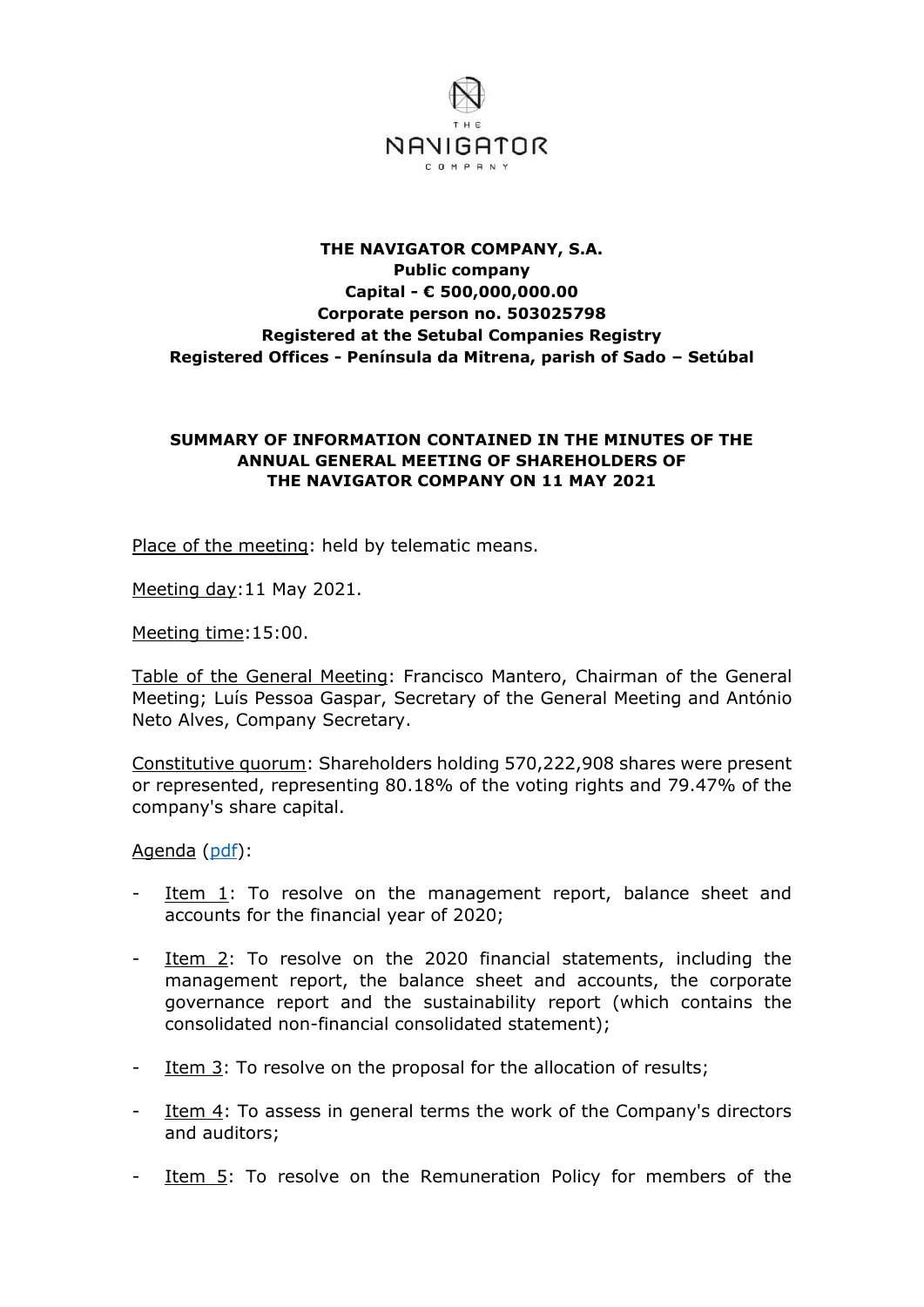

Corporate Bodies;

- Item 6: To resolve on the acquisition and disposal of own shares and bonds, in accordance with Articles 319, 320 and 354 of the Companies Code;
- Item 7: To resolve on the reduction of the share capital in the amount of 4,402,042.51 euros, for a special purpose, by the extinction of own shares held, followed by a share capital increase of the same value, by incorporation of reserves, without changing the number of shares, with consequent amendment to paragraph 2 of article 4 of the articles of association;
- Item 8: To resolve on the reclassification of Free Reserves in the amount of 138,290,615.44 euros as Retained Earnings from previous years, regarding part of the net results of the individual accounts for the 2019 financial year.

Documents and Reports submitted to the General Meeting:

- Item 1: Proposal submitted by the Board of Directors and concerning the approval of the management report, balance sheet and accounts for the 2020 financial year [\(pdf\)](http://www.thenavigatorcompany.com/var/ezdemo_site/storage/original/application/70e85a6a95419f91e1c3bc406982718e.pdf);
- Item 2: Proposal submitted by the Board of Directors and concerning the approval of the consolidated accounts for the 2020 financial year, including the report, the balance sheet and accounts, the corporate governance report and the sustainability report (containing the consolidated non-financial statement) [\(pdf\)](http://www.thenavigatorcompany.com/var/ezdemo_site/storage/original/application/1ca338b1aea3fada0d50f504275e4b79.pdf);
- Item 3: Proposal endorsed by the Board of Directors and concerning the allocation of results [\(pdf\)](http://www.thenavigatorcompany.com/var/ezdemo_site/storage/original/application/733ff9f507c3e16ac5f7248525fc68d8.pdf);
- Item 4: Proposal submitted by the shareholder SEMAPA Sociedade de Investimento e Gestão, SGPS, S.A. regarding the general assessment of the management and supervision of the Company  $(\text{pdf})$ ;
- Item 5: Proposal submitted by the Remuneration Committee and concerning the Company's Governing Bodies Remuneration Policy [\(pdf\)](http://www.thenavigatorcompany.com/var/ezdemo_site/storage/original/application/9799f2a25b850530e95ef5bd83bc3cd4.pdf);
- Item 6: Proposal submitted by the Board of Directors, concerning the acquisition and sale of own shares and bonds [\(pdf\)](http://www.thenavigatorcompany.com/var/ezdemo_site/storage/original/application/5c7bef0a1f1829ac35e9142d09dbe57f.pdf);
- Item 7: Proposal submitted by the Board of Directors on a share capital reduction in the amount of EUR 4,402,042.51, for a special purpose by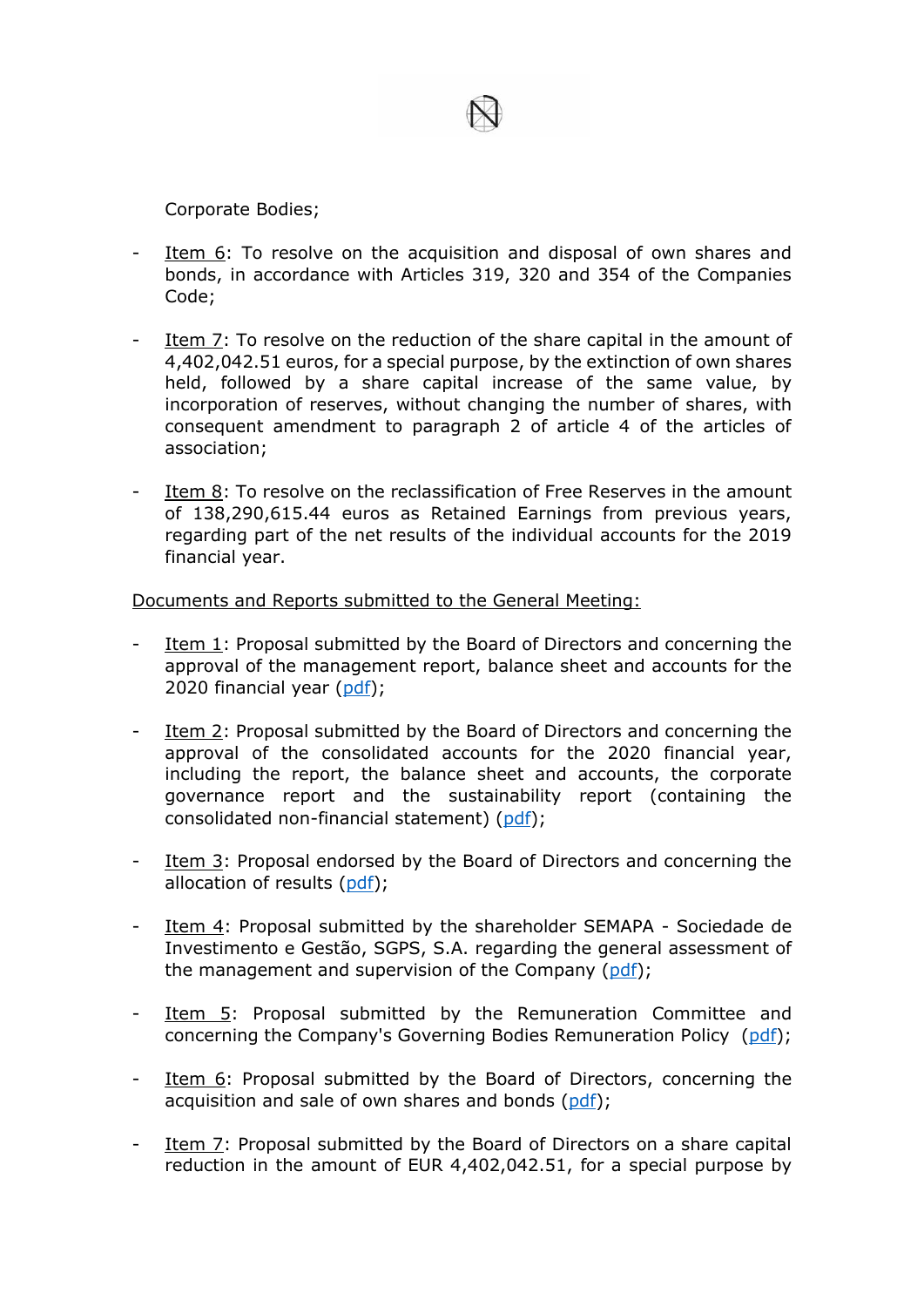

cancellation of own shares held, followed by a capital increase of the same amount, by incorporation of reserves, without changing the number of shares, with a consequent amendment to paragraph 2 of Article 4 of the company's articles of association [\(pdf\)](http://www.thenavigatorcompany.com/var/ezdemo_site/storage/original/application/b5087ca0faf48d19d60a09e9e8676a04.pdf);

Item 8: Proposal endorsed by the Board of Directors and concerning the reclassification of Free Reserves as Retained Earnings from Prior Years, in respect of part of the net results of the individual accounts for the 2019 financial year [\(pdf\)](http://www.thenavigatorcompany.com/var/ezdemo_site/storage/original/application/a8fa7fe1d8984cad8805dbfb90280c1f.pdf).

## Resolutions taken and voting results (\*):

- Item 1: Approval of the management report, balance sheet and accounts for the financial year 2020, by 569,786,892 votes in favour, corresponding to 99.94% of the capital present or represented, with 338,300 votes against, corresponding to 0.06% of the capital present or represented, and with the abstention of shareholders holding shares corresponding to 97,716 votes of the capital present or represented;
- Item 2: Approval of the consolidated financial statements for the financial year 2020, including the report, the balance sheet and accounts, the corporate governance report and the sustainability report (containing the consolidated non-financial statement) by 569,429,603 votes in favour, corresponding to 99.88% of the capital present or represented, with 695,589 votes against, corresponding to 0.12% of the capital present or represented, and with the abstention of shareholders holding shares corresponding to 97,716 votes of the capital present or represented;
- Item 3: Unanimous approval of the proposal for the allocation of results;
- Item 4: Approval of the proposal submitted by the shareholder SEMAPA - Sociedade de Investimento e Gestão, S.A. and concerning the general assessment of the Company's Management and Supervisory bodies, by 570,076,631 votes in favour, corresponding to 99.98% of the share capital present or represented, with 25,000 votes against, corresponding to 0.02% of the share capital present or represented, and with the abstention of shareholders holding shares corresponding to 120,777 votes of the share capital present or represented;
- Item 5: Approval of the remuneration policy of the members of the Company's management and supervisory bodies proposed by the Remuneration Committee, by 527,490,107 votes for, corresponding to 92.51% of the constitutive quorum and with 42,722,846 votes against, corresponding to 7.49% of the constitutive quorum considered, and with the abstention of shareholders holding shares corresponding to 9,955